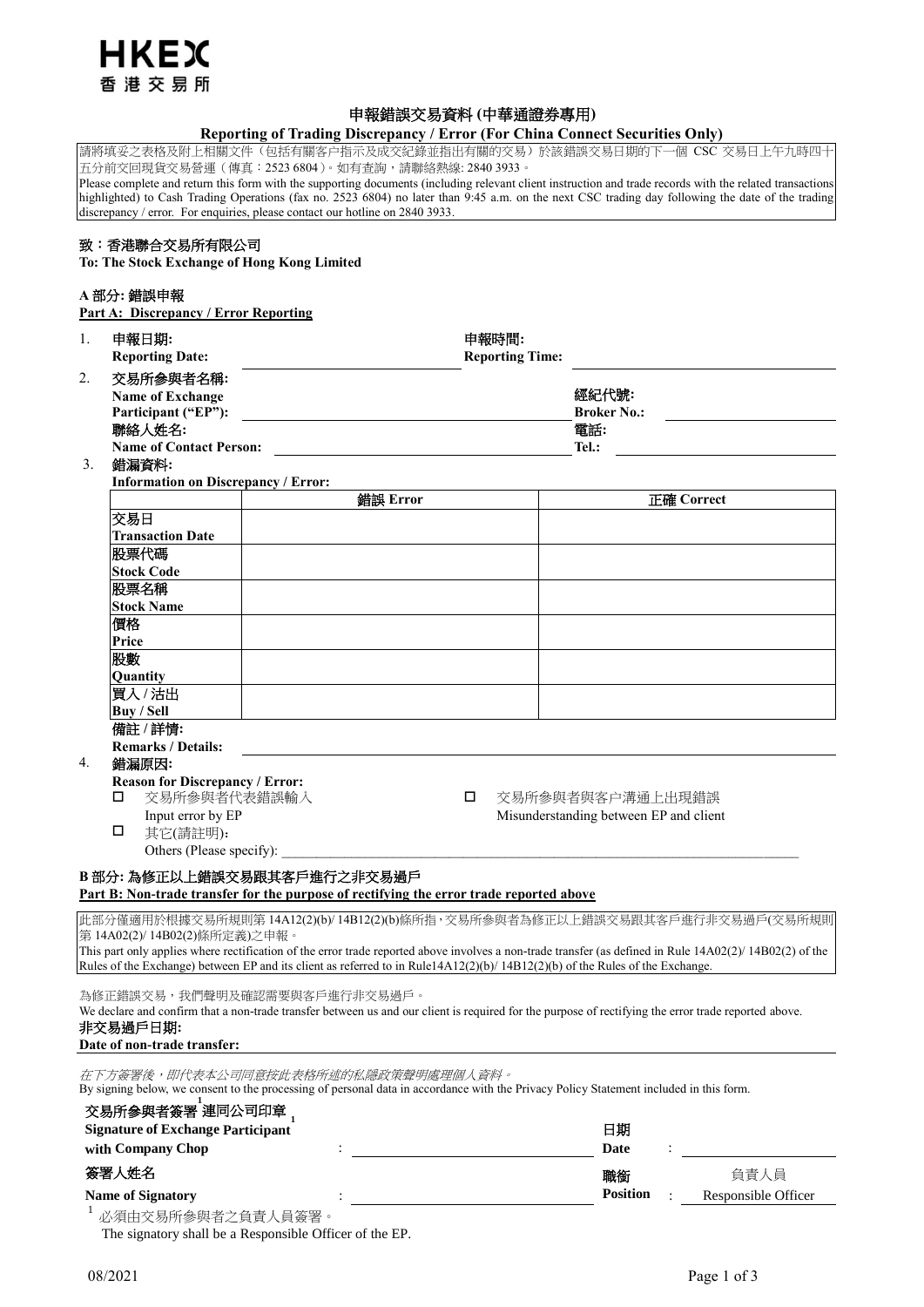# HKFX 香港交易所

### **Privacy Policy Statement**

Hong Kong Exchanges and Clearing Limited, and from time to time, its subsidiaries (together the "**Group**") (and each being "**HKEX**", "**we**", "**us**" or "**member of the Group**" for the purposes of this Privacy Policy Statement as appropriate) recognise their responsibilities in relation to the collection, holding, processing, use and/or transfer of personal data under the Personal Data (Privacy) Ordinance (Cap. 486) ("**PDPO**"). Personal data will be collected only for lawful and relevant purposes and all practicable steps will be taken to ensure that personal data held by us is accurate. We will use your personal data which we may from time to time collect in accordance with this Privacy Policy Statement.

We regularly review this Privacy Policy Statement and may from time to time revise it or add specific instructions, policies and terms. Where any changes to this Privacy Policy Statement are material, we will notify you using the contact details you have provided us with and, where required by the PDPO, give you the opportunity to opt out of these changes by means notified to you at that time. Otherwise, in relation to personal data supplied to us through the HKEX website or otherwise, continued use by you of the HKEX website or your continued relationship with us shall be deemed to be your acceptance of and consent to this Privacy Policy Statement, as amended from time to time.

If you have any questions about this Privacy Policy Statement or how we use your personal data, please contact us through one of the communication channels set out in the "Contact Us" section below.

We will take all practicable steps to ensure the security of the personal data and to avoid unauthorised or accidental access, erasure or other use. This includes physical, technical and procedural security methods, where appropriate, to ensure that the personal data may only be accessed by authorised personnel.

Please note that if you do not provide us with your personal data (or relevant personal data relating to persons appointed by you to act on your behalf) we may not be able to provide the information, products or services you have asked for or process your requests, applications, subscriptions or registrations, and may not be able to perform or discharge the Regulatory Functions (defined below).

### **Purpose**

From time to time we may collect your personal data including but not limited to your name, mailing address, telephone number, email address, date of birth and login name for the following purposes:

1. to process your applications, subscriptions and registration for our products and services;

2. to perform or discharge the functions of HKEX and any company of which HKEX is the recognised exchange controller (as defined in the Securities and Futures Ordinance (Cap. 571)) ("Regulatory Functions");

3. to provide you with our products and services and administer your account in relation to such products and services;

4. to conduct research and statistical analysis;

5. to process your application for employment or engagement within HKEX to assess your suitability as a candidate for such position and to conduct reference checks with your previous employers; and

6. other purposes directly relating to any of the above.

### **Direct marketing**

Where you have given your consent and have not subsequently opted out, we may also use your name, mailing address, telephone number and email address to send promotional materials to you and conduct direct marketing activities in relation to HKEX financial services and information services, and financial services and information services offered by other members of the Group.

If you do not wish to receive any promotional and direct marketing materials from us or do not wish to receive particular types of promotional and direct marketing materials or do not wish to receive such materials through any particular means of communication, please contact us through one of the communication channels set out in the "Contact Us" section below. To ensure that your request can be processed quickly please provide your full name, email address, log in name and details of the product and/or service you have subscribed.

### **Identity Card Number**

We may also collect your identity card number and process this as required under applicable law or regulation, as required by any regulator having authority over us and, subject to the PDPO, for the purpose of identifying you where it is reasonable for your identity card number to be used for this purpose.

### **Transfers of personal data for direct marketing purposes**

Except to the extent you have already opted out we may transfer your name, mailing address, telephone number and email address to other members of the Group for the purpose of enabling those members of the Group to send promotional materials to you and conduct direct marketing activities in relation to their financial services and information services.

### **Other transfers of your personal data**

For one or more of the purposes specified above, your personal data may be:

1. transferred to other members of the Group and made available to appropriate persons in the Group, in Hong Kong or elsewhere and in this regard you consent to the transfer of your data outside of Hong Kong;

2. supplied to any agent, contractor or third party who provides administrative, telecommunications, computer, payment, debt collection, data processing or other services to HKEX and/or any of other member of the Group in Hong Kong or elsewhere; and

3. other parties as notified to you at the time of collection.

#### **How we use cookies**

If you access our information or services through the HKEX website, you should be aware that cookies are used. Cookies are data files stored on your browser. The HKEX website automatically installs and uses cookies on your browser when you access it. Two kinds of cookies are used on the HKEX website:

*Session Cookies:* temporary cookies that only remain in your browser until the time you leave the HKEX website, which are used to obtain and store configuration information and administer the HKEX website, including carrying information from one page to another as you browse the site so as to, for example, avoid you having to re-enter information on each page that you visit. Session cookies are also used to compile anonymous statistics about the use of the HKEX website.

*Persistent Cookies:* cookies that remain in your browser for a longer period of time for the purpose of compiling anonymous statistics about the use of the HKEX website or to track and record user preferences.

The cookies used in connection with the HKEX website do not contain personal data. You may refuse to accept cookies on your browser by modifying the settings in your browser or internet security software. However, if you do so you may not be able to utilise or activate certain functions available on the HKEX website.

### **Compliance with laws and regulations**

HKEX and other members of the Group may be required to retain, process and/or disclose your personal data in order to comply with applicable laws and regulations or in order to comply with a court order, subpoena or other legal process (whether in Hong Kong or elsewhere), or to comply with a request by a government authority, law enforcement agency or similar body (whether situated in Hong Kong or elsewhere) or to perform or discharge the Regulatory Functions. HKEX and other members of the Group may need to disclose your personal data in order to enforce any agreement with you, protect our rights, property or safety, or the rights, property or safety of our employees, or to perform or discharge the Regulatory Functions.

### **Corporate reorganisation**

As we continue to develop our business, we may reorganise our group structure, undergo a change of control or business combination. In these circumstances it may be the case that your personal data is transferred to a third party who will continue to operate our business or a similar service under either this Privacy Policy Statement or a different privacy policy statement which will be notified to you. Such a third party may be located, and use of your personal data may be made, outside of Hong Kong in connection with such acquisition or reorganisation.

### **Access and correction of personal data**

Under the PDPO, you have the right to ascertain whether we hold your personal data, to obtain a copy of the data, and to correct any data that is inaccurate. You may also request us to inform you of the type of personal data held by us. All data access requests shall be made using the form prescribed by the Privacy Commissioner for Personal Data ("**Privacy Commissioner**") which may be found on the official website of the Office of the Privacy Commissioner or via this link <https://www.pcpd.org.hk/english/publications/files/Dforme.pdf>

Requests for access and correction of personal data or for information regarding policies and practices and kinds of data held by us should be addressed in writing and sent by post to us (see the "Contact Us" section below).

A reasonable fee may be charged to offset our administrative and actual costs incurred in complying with your data access requests.

### **Termination or cancellation**

Should your account or relationship with us be cancelled or terminated at any time, we shall cease processing your personal data as soon as reasonably practicable following such cancellation or termination, provided that we may keep copies of your data as is reasonably required for archival purposes, for use in relation to any actual or potential dispute, for the purpose of compliance with applicable laws and regulations and for the purpose of enforcing any agreement we have with you, for protecting our rights, property or safety, or the rights, property or safety of our employees, and for performing or discharging our functions, obligations and responsibilities.

### **General**

If there is any inconsistency or conflict between the English and Chinese versions of this Privacy Policy Statement, the English version shall prevail.

**Contact us** By Post: Personal Data Privacy Officer Hong Kong Exchanges and Clearing Limited 8/F, Two Exchange Square 8 Connaught Place Central, Hong Kong

By Email: [DataPrivacy@HKEX.COM.HK](mailto:DataPrivacy@HKEX.COM.HK)